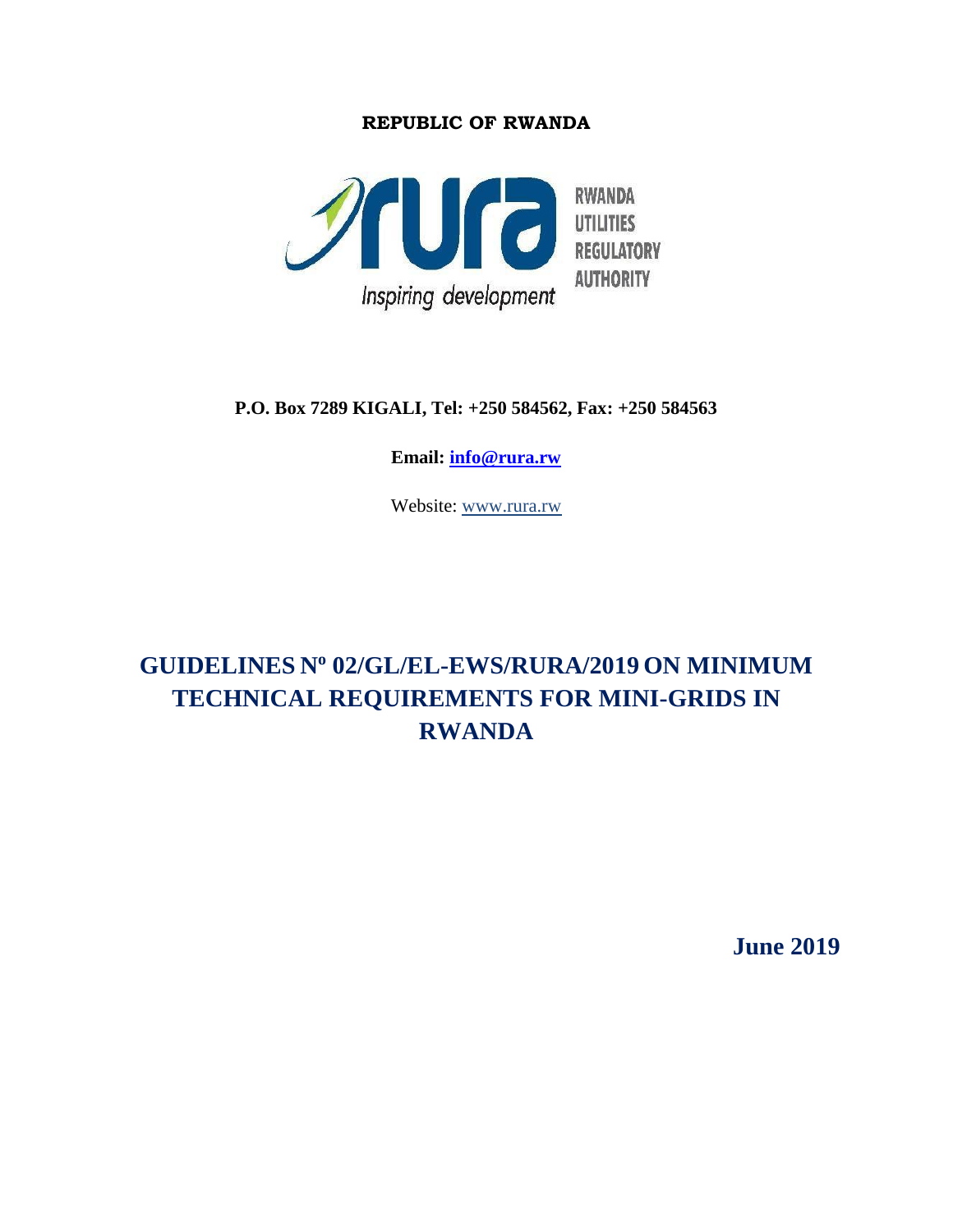# **Table of Contents**

| $\mathbf{1}$            | PURPOSE. |
|-------------------------|----------|
| $\boldsymbol{2}$        |          |
| 2.1                     |          |
| 2.2                     |          |
| 2.3                     |          |
| $\overline{\mathbf{3}}$ |          |
| 3.1                     |          |
| 3.2                     |          |
| 3.3                     |          |
| 3.4                     |          |
| 3.5                     |          |
| $\overline{\mathbf{4}}$ |          |
| 4.1                     |          |
| 4.2                     |          |
| 4.3                     |          |
| 4.4                     |          |
| 4.5                     |          |
| 4.6                     |          |
| 4.7                     |          |
| 4.8                     |          |
| 4.9                     |          |
| 5                       |          |
| 5.1                     |          |
| 5.2                     |          |
| 5.3                     |          |
| 6                       |          |
| 6.1                     |          |
| 6.2                     |          |
| 6.3                     |          |
| 6.4                     |          |
| 6.5                     |          |
| 6.6                     |          |
| 7                       |          |
| 8                       |          |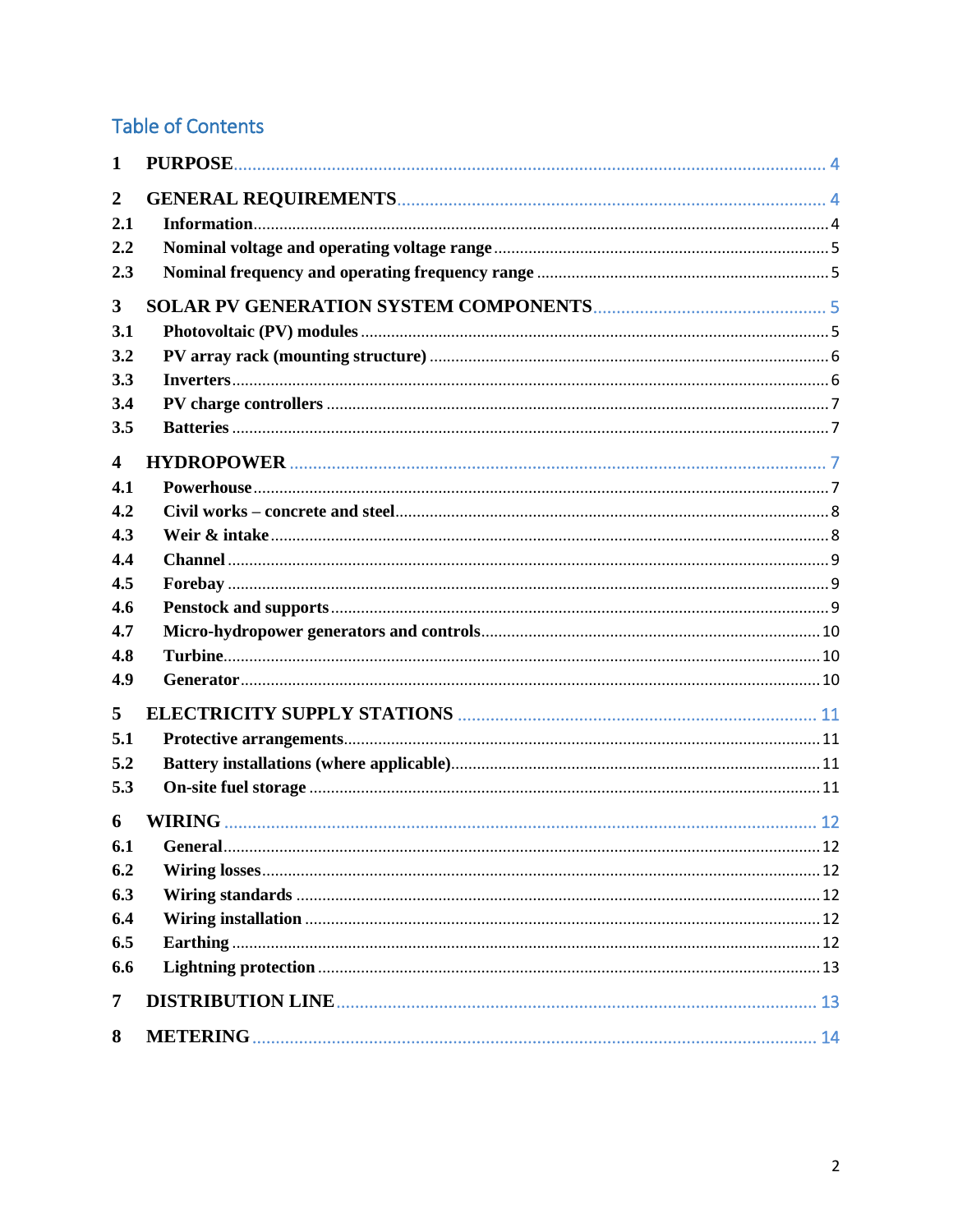#### **ABBREVIATIONS AND ACRONYMS**

| AC<br>alternating current |  |
|---------------------------|--|
|---------------------------|--|

- CE Conformité Européenne
- DC direct current
- DOD depth of discharge
- IEC International Electrotechnical Commission
- IGC Induction Generator Controller
- IP ingress protection
- kV kilovolt
- LV low voltage
- MCB Miniature Circuit Breaker
- MV medium voltage
- O&M operation and maintenance
- PV photovoltaic
- PVC polyvinyl chloride
- STC standard test conditions (25 degrees C and 1000 watts per  $m<sup>2</sup>$ )
- UL Underwriters Laboratories
- UV ultra violet
- V volt
- W watt
- Wh watt hour
- Wp watt peak (unit of nominal power of photovoltaic devices)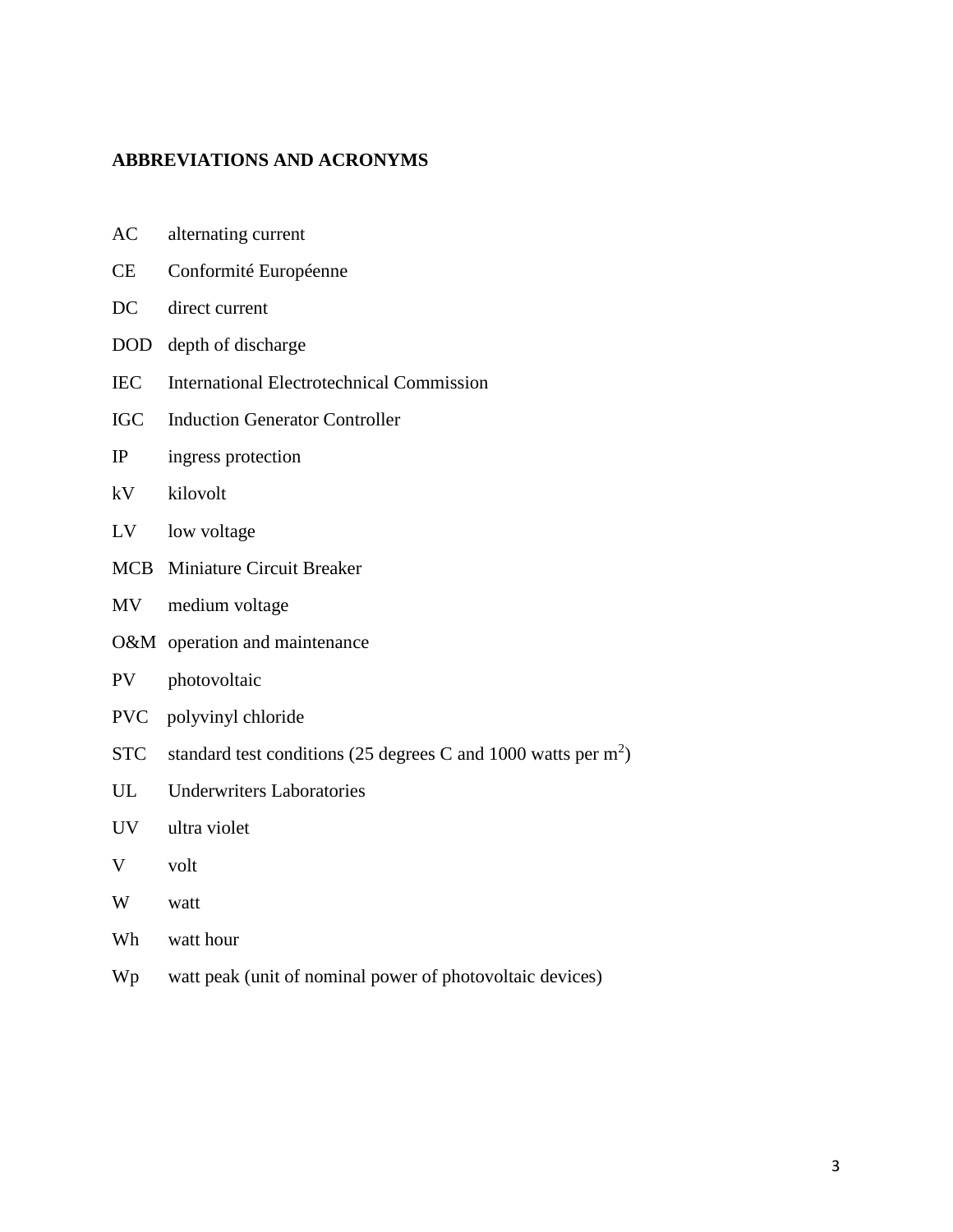## **1 PURPOSE**

The purpose of these guidelines is to outline the minimum technical specifications that must be followed in development of mini-grids plants in Rwanda.

These technical specifications are developed with the purpose of ensuring safety and reliability of mini-grids.

## **2 GENERAL REQUIREMENTS**

- a) All mini-grids must generate at least 50% of consumed energy on an annual kWh basis from renewable energy.
- b) The mini-grid project developer is responsible for on-site warranty, ensuring that failed components are repaired or replaced in case such a claim is required.
- c) The installation must include a complete toolbox with all tool necessary for routine maintenance and with a collection of commonly replaced spare parts replacement.
- d) Any mini-grid that connects or intends to be connected to the National Grid shall be in compliance with the Main Grid Standards and the Rwanda Grid Code.

## **2.1 Information**

The following information shall be readily available from the Isolated Mini-Grid Operator and provided at the mini-grid site at all times:

- a) A complete set of drawings including:
	- i) Single-line diagram showing all generation components, conversion components, storage components, monitoring/communication components and isolation and protective devices with Connection Points clearly marked;
	- ii) As-built drawings showing the distribution network with pole positions, pole spans, single or three phase network or DC network, conductor size, isolation points/devices, earthing points, major customer locations and protection measures clearly indicated.
	- iii) Operation/ Maintenance manuals of major equipment in hardcopy and soft copy if possible.
- b) A mini-grid system inventory showing quantities, sizes, manufacturers and technical specifications on:
	- i) Civil works
	- ii) Generation, storage, energy conversion, monitoring and control systems
	- iii) Distribution system
	- iv) Metering and vending system
- c) A customer database showing the following information:
	- i) Customer name, address phone number and date of connection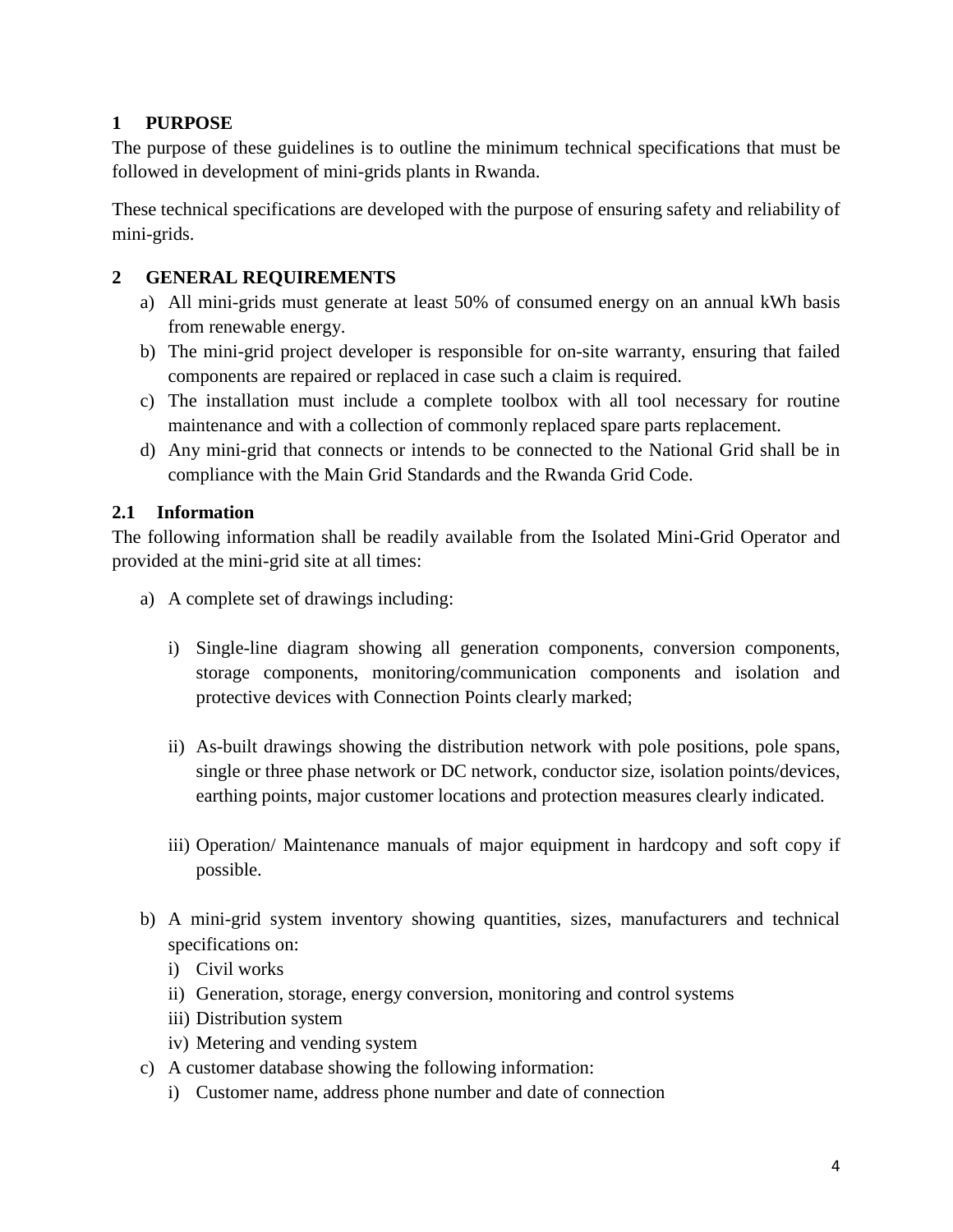- ii) Type of customer
- iii) Connection type
- iv) Pole number where customer is connected from
- v) Meter number and allocated power (if applicable)

#### **2.2 Nominal voltage and operating voltage range**

- a) For AC mini-grids, the nominal voltage at customer service drops shall be 400 V line to line or 230 V line to neutral. The operating voltage shall not vary beyond  $\pm$  10% of the nominal voltage.
- b) For DC mini-grids, the nominal voltage shall be 48 volts or less.

#### **2.3 Nominal frequency and operating frequency range**

a) For AC mini-grids, the nominal operating frequency of the mini-grid shall be 50 Hz. The allowed operating range shall be within  $+6\%$  (53 Hz) and  $-6\%$  (47 Hz), beyond which the protection relays at generation shall operate to shut down the mini-grid, after a time delay of 500 ms from the time the frequency crosses the allowed boundaries.

#### **3 SOLAR PV GENERATION SYSTEM COMPONENTS**

#### **3.1 Photovoltaic (PV) modules**

- a) Solar modules shall conform to the following standards:
	- i) RS IEC 61215 Crystalline silicon terrestrial photovoltaic (PV) modules Design qualification and type approval.
	- ii) RS IEC 61730 Photovoltaic (PV) modules safety qualification Requirements for construction and requirement for testing.
- b) All PV modules shall have the following product warranty levels:
	- i) Manufacturing warranty for material and workmanship: must have at least a ten-year warranty on physical manufacture of module itself, i.e. the frame, encapsulant, glass, module junction box etc.
	- ii) Power output performance warranty: ten years 90% rated output and 25 years 80% rated output warranty.
- c) Bypass diodes shall be installed in each module to prevent hotspots in modules, which occur often because of partial shading of modules.
- d) Solar modules shall have a junction box with ingress rating IP65 or higher mounted at the back of the panel with at least  $4 \text{ mm}^2$  cross sectional conductor area output cables.
- e) The label of the PV module shall have the following details: Name of the manufacturer, model number, serial number, short-circuit current  $(I_{sc})$ , open-circuit voltage  $(V_{oc})$ , current at maximum power  $(I_{mp})$ , voltage at maximum power  $(V_{mp})$ , and power rating of panel at standard test condition (STC).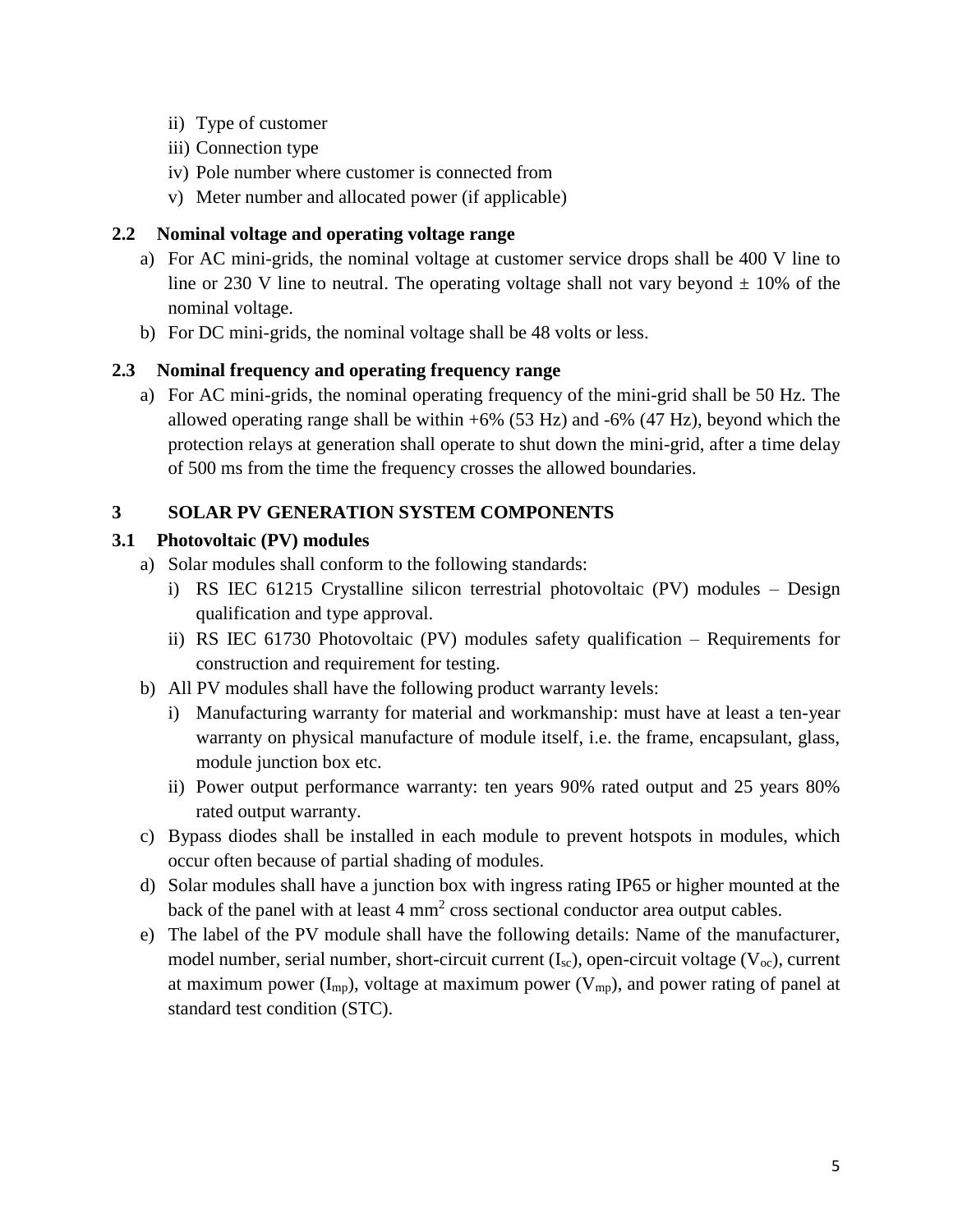## **3.2 PV array rack (mounting structure)**

- a) The mounting structure used for the solar panels shall be made of corrosion-resistant material such as aluminium alloy or hot dip galvanized steels. If hot dip galvanized, thickness of galvanization shall exceed 80 microns.
- b) The array rack shall be constructed as earth mounted, top-of-pole, or roof-mounted type.
- c) The minimum thickness of the structural material used for mounting structure shall be 2 mm.
- d) Bolts, nuts, fasteners, panel mounting clamps including joining the sections of structure shall be with galvanized or stainless-steel fasteners or by welding. Bolts shall be secured with locking washers or locknuts.
- e) In case of a welding structure, galvanization shall be done after the fabrication work.
- f) Any contact between unlike materials shall be avoided by using insulation between any aluminium and galvanized sections.

## **3.3 Inverters**

## **3.3.1 Standards and certifications**

Inverters, whether PV inverters or battery inverters used for mini-grids are required to meet the following standards:

- a) RS IEC 62109-1 (Safety of Power Converters for Use in Photovoltaic Power Systems Part 1: General Requirements)
- b) RS IEC 62109-2 (Safety of power converters for use in photovoltaic power systems Part 2: Particular requirements for inverters
- c) CE or UL 1741

## **3.3.2 Inverter labelling**

Each inverter device must be labelled with at least the following information:

- a) Manufacturer name and model
- b) Serial number
- c) Frequency
- d) Input and output voltage and rated power

## **3.3.3 Inverter warranty**

Inverters must be warranted against manufacturing defects for at least five years.

## **3.3.4 Inverter efficiency**

The PV inverters efficiency shall be equal to or greater than 95% over 75% of the inverter's power range. The efficiency of battery inverters if used shall be equal to or greater than 90% over 75% of the power range.

#### **3.3.5 Inverter protection**

- a) Inverters shall have protection for over-temperature and excessive DC voltage.
- b) Inverters shall have an ingress protection rating at a minimum of IP 54 if installed outdoors.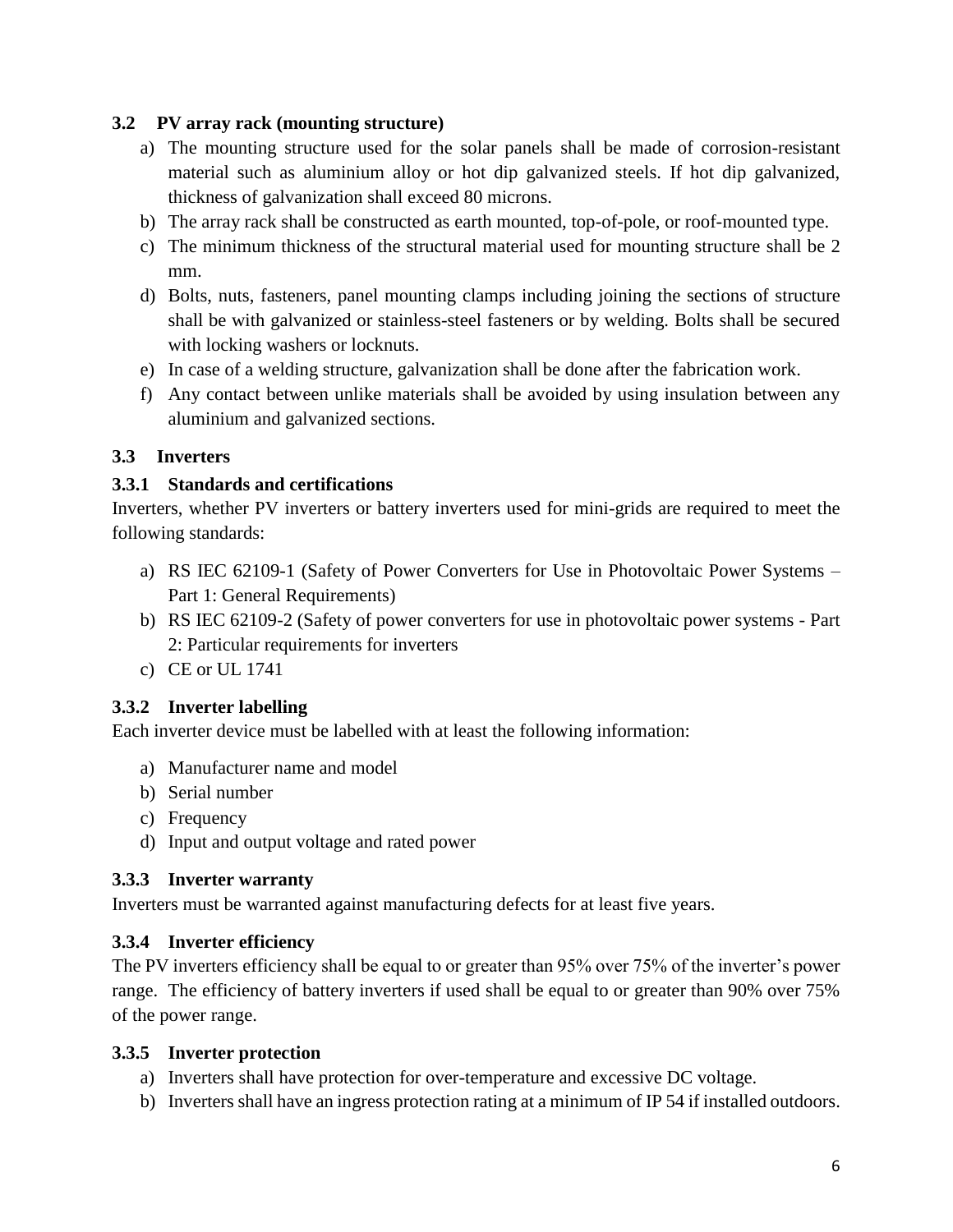#### **3.4 PV charge controllers**

PV charge controllers, if present, shall have the following characteristics:

- a) Maximum Power Point Tracking (MPPT) or Pulse Width Modulated (PWM)
- b) PV charging efficiency at least 90% based on IEC 61683: Photovoltaic System-Power Conditioners - Procedure for Measuring Efficiency
- c) Rated current at  $50^{\circ}$  C must be at minimum 120% of peak array current (Isc)
- d) Protected from dust ingress (IP54 or higher).
- e) Controllers to be certified to meet at least one of the following standards:
	- i) CE or UL 1741 Marking
	- ii) RS IEC 62509
	- iii) RS IEC 62093

#### **3.5 Batteries**

#### **3.5.1 Cycle life and warranty**

- a) The battery's manufacturer-rated cycle life shall be not less 1,000 cycles when discharged to 50% DOD.
- b) All batteries to be warranted to at least 2 years under the operational conditions on site, to 80% of original rated capacity.

#### **3.5.2 Battery labelling**

- a) Each battery/cell shall be engraved with the date of manufacture.
- b) For each battery type, the battery must be labelled indicating at minimum: the manufacturer, model number, voltage and capacity (Ah).

#### **3.5.3 Overcurrent protection and disconnects**

Positive cables between batteries and inverters shall be protected with DC-rated overcurrent protection and disconnect (either circuit breaker or fused disconnect) of appropriate rating to protect cables in the event of a short circuit.

#### **4 HYDROPOWER**

The requirements listed below apply to hydropower facilities that employ a weir, canal and penstock.

If the developer choses to employ technologies that do not require these structures, the Regulatory Authority shall apply an appropriate subset of requirements listed below and may impose other requirements that pertain to the proposed configuration and equipment employed.

#### **4.1 Powerhouse**

- a) The mini-grid powerhouse shall be located above the maximum 25-year flood levels as observed by local residents near the site.
- b) The floor area of the powerhouse shall be sufficient to safely place the equipment and carry out routine maintenance work conveniently. Adequate spacing and easy access to the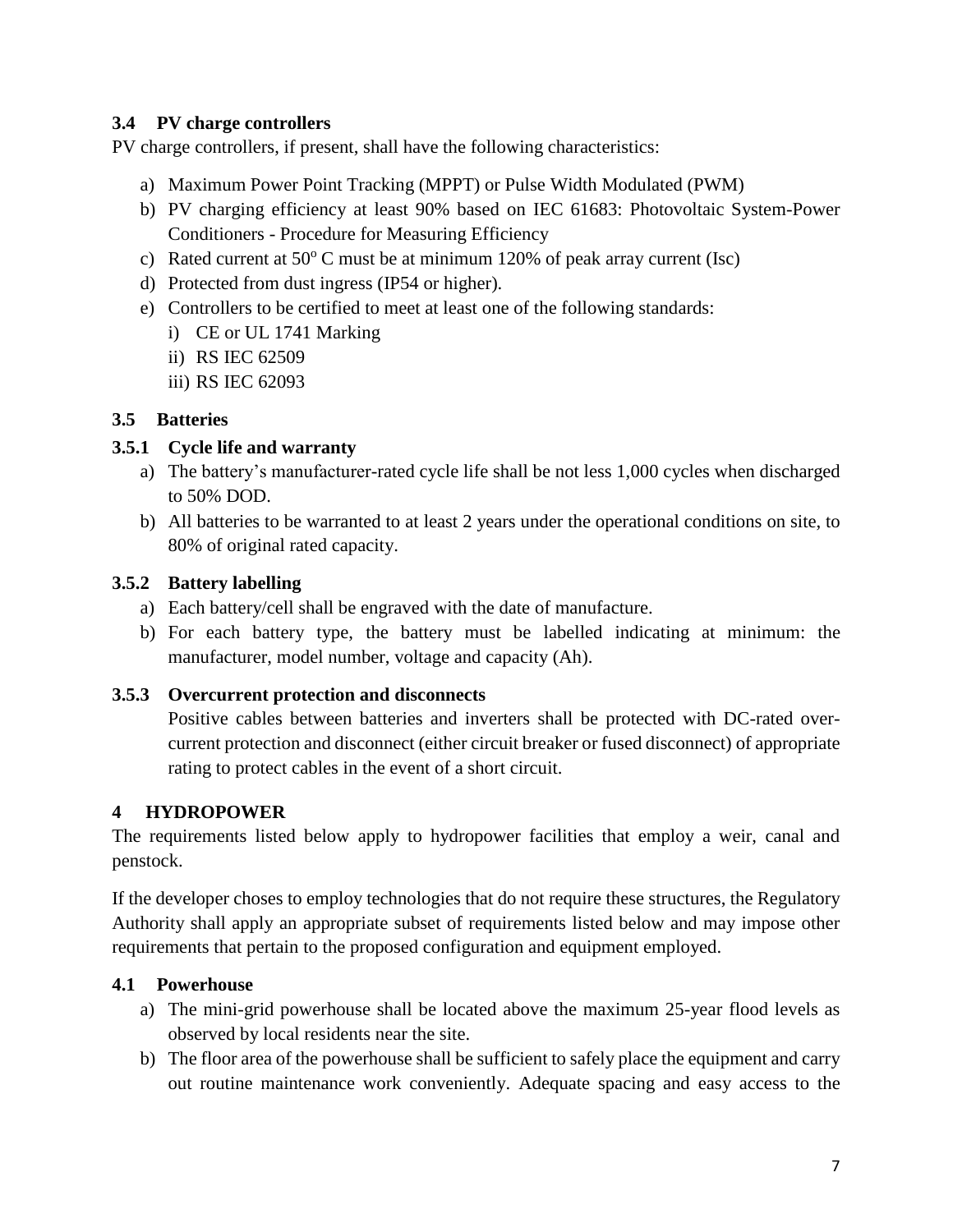electrical and electromechanical equipment from all sides shall be maintained for ease operation and maintenance.

- c) Window areas of the powerhouse shall be equivalent to at least 10% of the powerhouse floor area to ensure adequate passive ventilation in the absence or failure of automatic temperature control equipment.
- d) The minimum height between floor and ceiling shall be 3 meters.
- e) Roofing material shall be made of fire-resistant materials such as tile or corrugated sheets. In case of corrugated sheets, the minimum thickness shall be 0.47mm. The roof shall be watertight and shall extend at least 1 meter over walls to prevent water for entering through window portals.
- f) The power-house door shall be designed with adequate spacing for easy installation and removal of equipment. For safety reasons, the door shall be outward-opening.
- g) Workers' quarters or rest house with basic facilities such as bathroom/washroom and essential living furniture shall accompany the powerhouse design as it is necessary for an operator to be present all the times during normal system operation.

## **4.2 Civil works – concrete and steel**

Concrete mixtures in hydropower civil works structures shall follow the ratios of cement, sand, and gravel as described below:

- For base (screed) concretes: 1:2:4 (Grade 15)
- For foundations and other structures: 1:1.5:3 (Grade 20)
- For water-bearing structures such as the forebay tank, weir and channel of a hydropower facility:1:1:2 (Grade 25)
- Tor steel or rebar and bends used for construction shall comply with standards adopted by the Competent Authority.

#### **4.3 Weir & intake**

- a) The weir should be located at a river section with an exposed bedrock or where depth to the bedrock is minimum, along with considerable upstream storage in the case that flows are restricted during the dry season.
- b) Intake shall be selected such that minimum debris will enter the system during flooding period.
- c) Intake shall be equipped with a trash rack to prevent clogging; a control gate to control the water flow to the channel and flood barrier wall to make the control gate operations possible during high flow periods.
- d) Trash rack shall have preferably iron rods or flat iron; welded with a gap decided based on the turbine supplier's recommendation; rod orienting upward (vertical) direction without cross bars, making it easy for the plant personnel to clean efficiently with a rake.
- e) The intake shall be located such that it can be accessed during high flood period.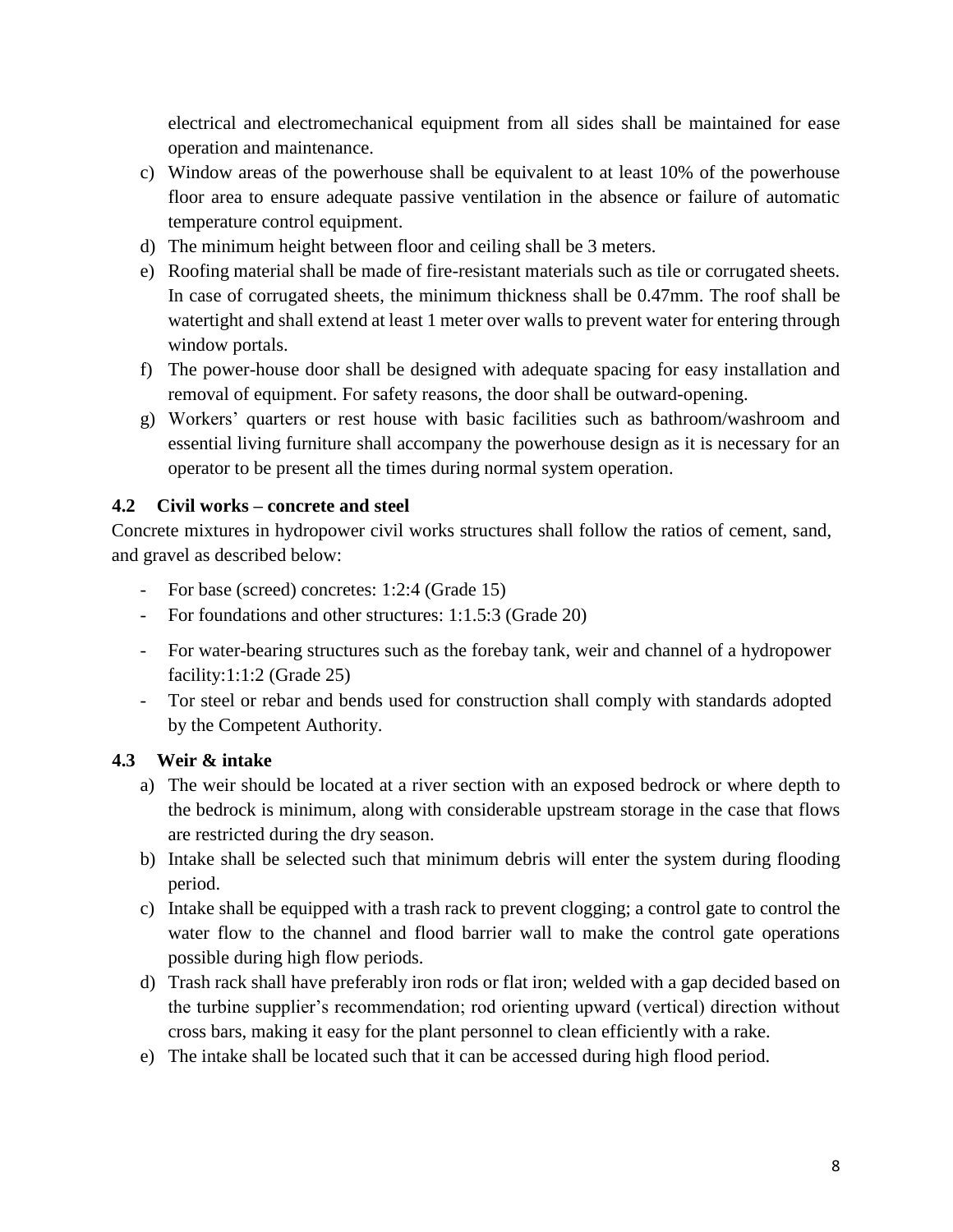- f) The sluice or flush gate shall be designed based on the maximum silt load of the stream. The sluice gate shall be located at the lowest point of the weir with a proper controlling mechanism.
- g) Erosion and deepening of downstream riverbed, due to scouring action, of weir and spillways shall be considered in design phase and shall be protected with suitable mechanism/ structures incorporated in weir design.

## **4.4 Channel**

- a) Freeboard allowance of 30% shall be kept when designing the channel dimensions.
- b) To limit erosion in the channel, maximum channel velocity shall conform to the specifications below. In case of silty water, channel velocity shall be maintained at the minimum velocity of 0.3 m/s to prevent clogging of the channel.

| <b>Type of channel</b>                            | <b>Maximum</b><br>velocity (m/s) |
|---------------------------------------------------|----------------------------------|
| Concrete channels with no internal plaster        | 2                                |
| Rubble and masonry channel with smooth<br>plaster | 1.8                              |
| Clay channel                                      | 1.5                              |
| <b>Earth Channel</b>                              | 0.7                              |

*Table 1- Maximum channel velocity of different types of hydro channels* 

## **4.5 Forebay**

- a) The settling tank section shall settle and filter particles above 0.3 mm in diameter.
- b) A manually operated sluice or flush gate and spillway shall be incorporated to the settling section to flush the silt collected from time to time.
- c) A second trash rack shall be included in the in the forebay section with rod spacing at similar proportions to the weir intake trash rack.
- d) The penstock penetration through the forebay shall be deep enough to avoid vortex formation, yet be positioned at least 150 mm above the forebay tank floor to prevent silt and small stones from entering the penstock.
- e) A vent pipe with a sufficient diameter shall be fixed to the penstock or bell mouth section to prevent implosion of the penstock due to surge pressure.

## **4.6 Penstock and supports**

- a) Penstock shall ideally have constant gradient in each section; i.e. straight from one anchor to the next.
- b) An air release valve shall be fitted to highest point if air is likely to be trapped due to the layout of the penstock.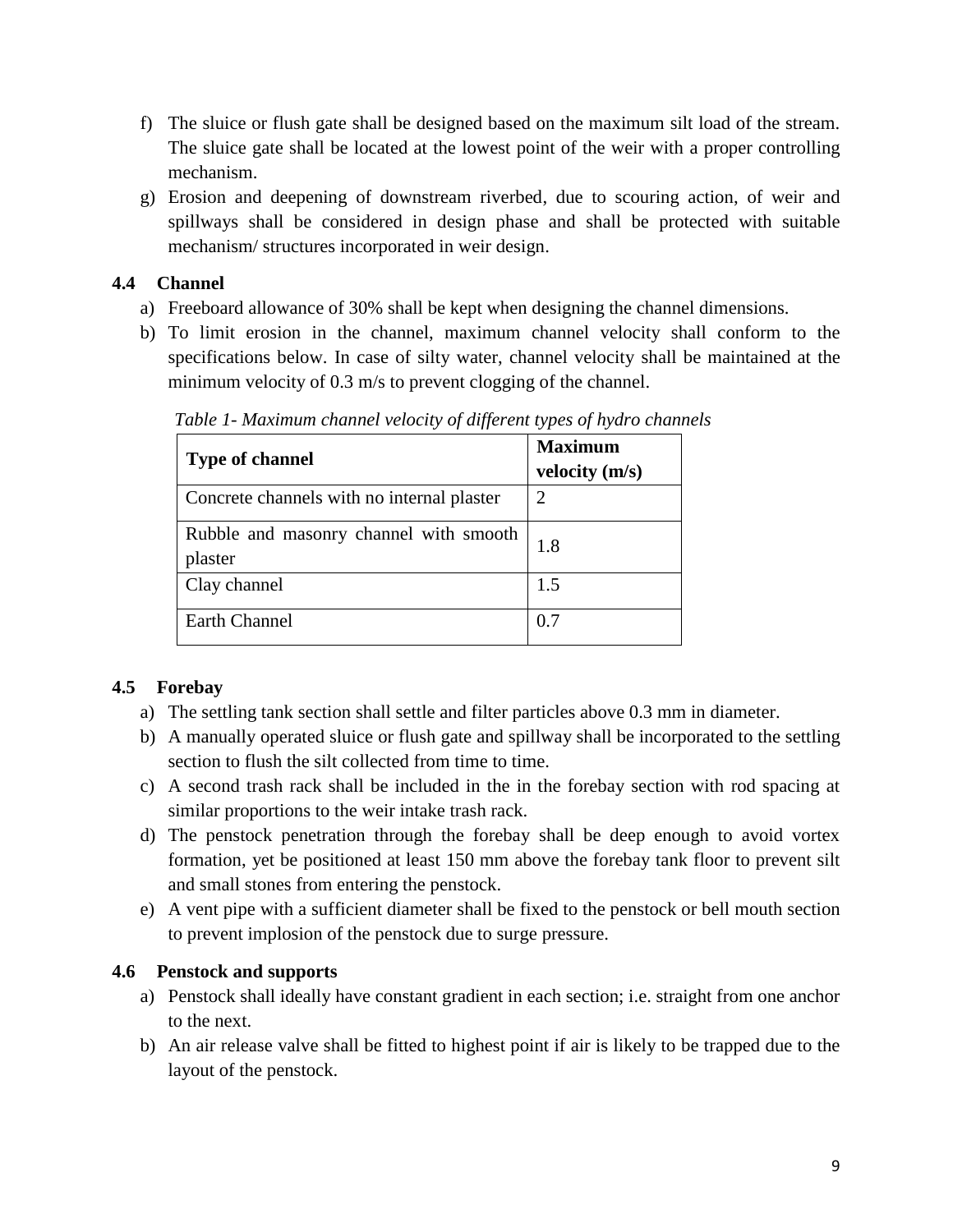- c) Penstock material and thickness shall take into account pressure due to normal operation as well as any surge that might occur do to blockage, with a safety factor of at least 2.
- d) Penstocks laid above ground shall be supported at 6m intervals with a slide block or support block. In the event of support blocks, minimum of 120 degrees of the penstock circumference shall be firmly in contact to the support block. These supports and slide blocks can be made with concrete, rubble and masonry
- e) In all bends, an anchor block made of reinforced concrete shall be constructed to counterbalance the forces occurs due to cause by change of momentum of water. Possible penstock failing scenarios like toppling, sliding, sinking/lifting forces shall be considered when sizing the anchor blocks
- f) Underground steel and PVC penstocks shall be buried at least 300 mm beneath the ground and shall be on a sand bed. No slide or support blocks apart from anchor blocks at the bends are required in underground penstocks.
- g) Rubber sheets or tar sheets (graphite asbestos sheet) of minimum thickness of 3 mm must be placed between a steel penstock and supports to prevent abrasion due to thermal expansion and contraction.
- h) Expansion joints are required in steel penstocks to minimize the stress created due to thermal expansion and contraction.
- i) A tailrace shall be constructed with reinforced concrete and shall create a safe passage of water back to the stream downstream of the power-house. Steps or rock protuberance shall be incorporated to break the water speed and to minimize erosion.

## **4.7 Micro-hydropower generators and controls**

## **4.8 Turbine**

- a) The turbine shall be able to operate at runaway speed or loss of load condition for two hours without mechanical failure.
- b) Water flow must be able to be fully stopped by a valve or guide vanes to allow for turbine maintenance. The valve shall be slow closing with at least 10 seconds to prevent a pressure wave in the penstock pipe.
- c) The turbine shall have a sealing mechanism to prevent water from flowing along the shaft and entering the generator.
- d) In configurations where the turbine is coupled directly to the generator, a flexible coupling is advised to protect against bearing failure from misalignment.

## **4.9 Generator**

- a) Generators must have means of controlling voltage and frequency that are within limits specified in these guidelines under all conditions from 0% to 100% load.
- b) If the generator type is induction, excitation capacitor banks shall have an over-current device to stop the generation of excessive voltage and damage to the alternator in the case of turbine overspeed / runaway speed.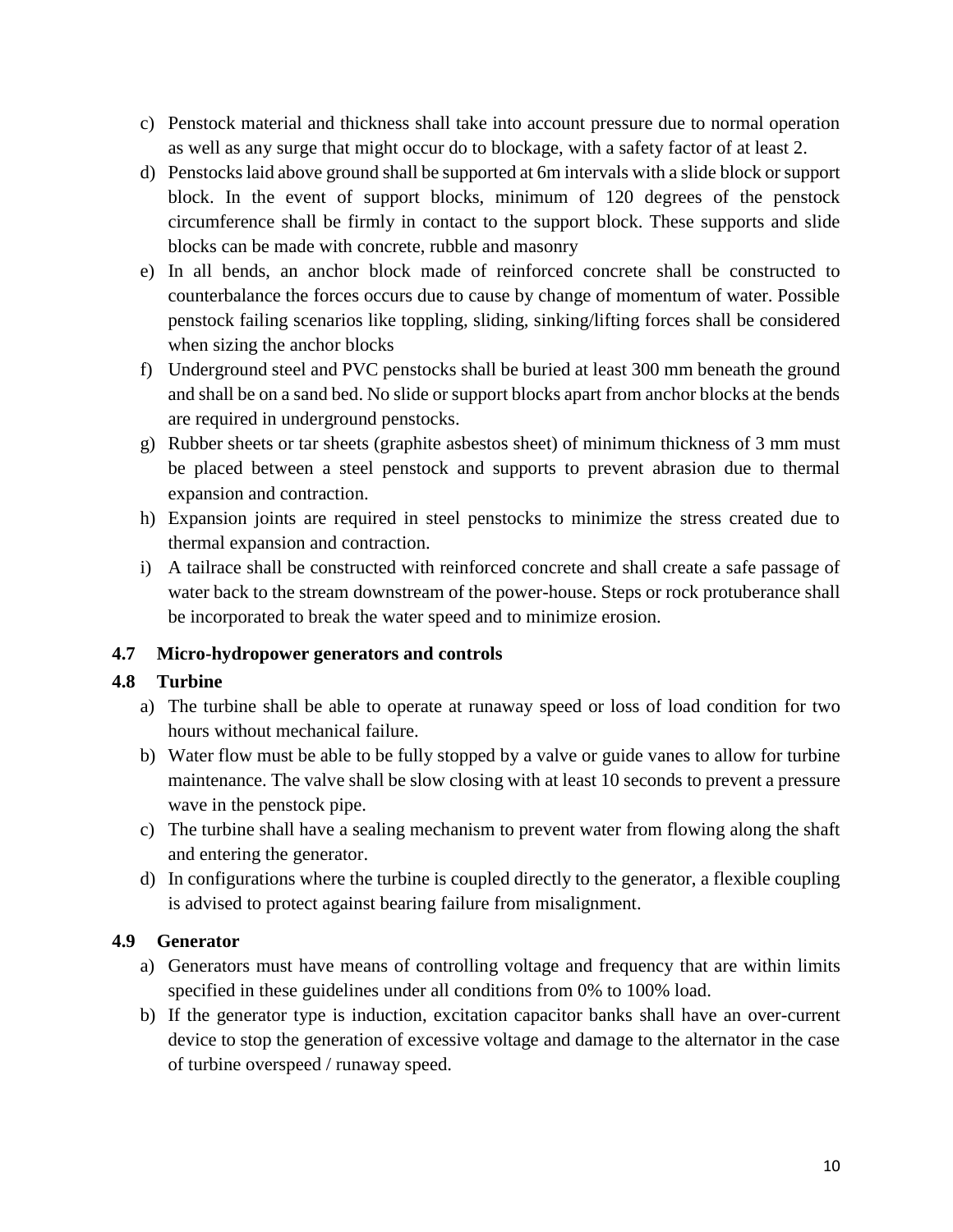## **5 ELECTRICITY SUPPLY STATIONS**

#### **5.1 Protective arrangements**

- a) Spaces in which electric supply conductors or equipment are installed shall be protected from entrance of unauthorized persons.
- b) Floors shall have even surfaces and secure footing.
- c) Each room with working electrical equipment shall have means of exit that is kept clear of obstructions.
- d) Mechanical parts such as pulleys, belts, or other parts that transmit mechanical power shall have guards installed to prevent injury.
- e) Suddenly moving parts of equipment that operate in such a way that persons in the vicinity are likely to be injured by such movement shall be guarded or isolated.
- f) Electrical Danger warning signs must be installed at all access points to the yard and building.
- g) Fire extinguishers of appropriate type must be installed and maintained in the building.
- h) The name of the plant must be displayed clearly on the front of the building.
- i) Sufficient lighting must be installed to do safe work on any equipment by day or night.

## **5.2 Battery installations (where applicable)**

- a) Space shall be provided around batteries to allow for safe maintenance, testing, battery replacement, and inspection. Space shall also be provided above the cells to allow for operation, taking measurements, adding water (if cells are flooded type), and for lifting equipment when required.
- b) Storage batteries shall be located in an area accessible only to qualified persons or within a protective enclosure such as a fence, battery room, case, or cage that limits the chances of contact with energized parts.
- c) To limit hydrogen accumulation and explosion risk in flooded lead-acid batteries, the battery area shall be ventilated either by a fan or by a natural ventilation system.
- d) Racks that support battery cells shall be firmly anchored, preferably to the floor. Racks made of metal shall be earthed.
- e) The floor material in battery areas shall be of a material that resists corrosion from electrolyte. Provision shall be made to keep spilled electrolyte from leaking to areas where it can cause damage.
- f) Battery areas shall be provided with goggles or face shield, acid-resistant gloves, protective aprons, first aid kit and water to use to rinse skin in case of contact with electrolyte.

#### **5.3 On-site fuel storage**

- a) All tanks, pipes, valves and pipe fittings shall be designed and built in accordance with an approved standard and shall have a safety factor that is adequate for the conditions of service.
- b) The storage facility shall incorporate spillage control such as remote impounding, impounding around tanks, bunding or by a combination. In both types of impounding, the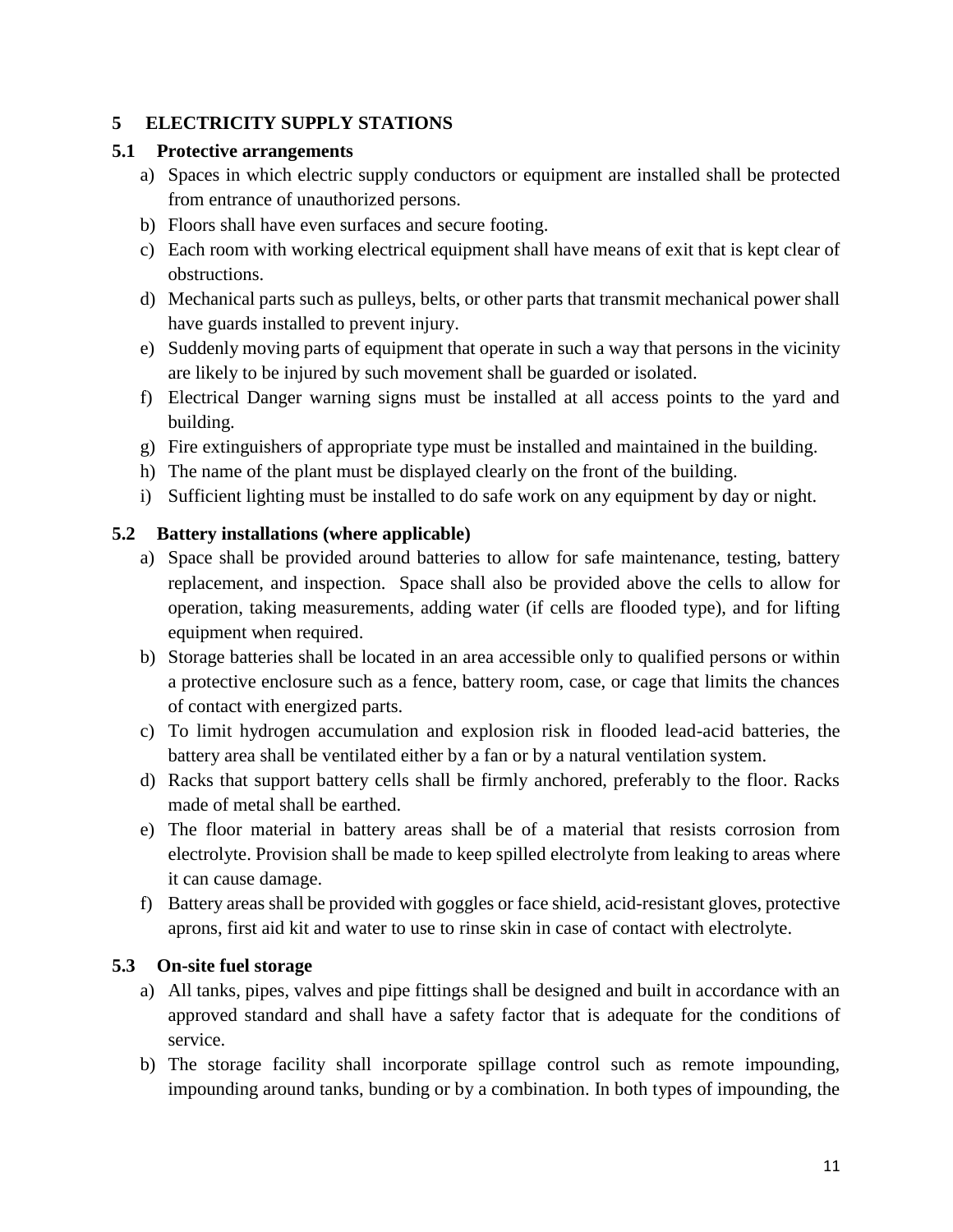impoundment area shall be protected by adequately designed systems to prevent the contamination of ground water if such a risk exists.

## **6 WIRING**

## **6.1 General**

- a) All outdoor exposed wiring and junction boxes must be protected from UV radiation and terminals protected against dust and moisture. The wiring installation shall be both physically robust against bumping and tugging, and electrically robust.
- b) Outdoor wiring shall have UV resistant insulation or be protected by UV-resistant plastic or metal conduit.

## **6.2 Wiring losses**

- a) PV array to battery circuit(s) shall be sized for maximum 5% voltage drop at rated array current.
- b) Wire shall be derated for climatic conditions.

## **6.3 Wiring standards**

- a) Cables may be copper or aluminum.
- b) Cables shall comply with RS IEC 60227: Polyvinyl chloride insulated cables of rated voltages up to and including 450/750 V or appropriate standard.

## **6.4 Wiring installation**

- a) Cables terminations shall be identifiable by color and/or lettering/numbering unless there is no possibility of confusion.
- b) All wiring must be neatly installed and secured by means of appropriate fasteners at regular intervals.
- c) Wiring lengths shall be sufficiently looped to allow ease of connection and disconnection in the case of component replacement or maintenance.

## **6.5 Earthing**

## **6.5.1 Equipment earthing, including PV array frame**

- a) Exposed metal parts such as metallic module frames, electrical equipment, and conductor enclosures must be bonded through an equipment earthing conductor, connected to an earth rod sized sufficiently to ensure that the earth loop impedance is less than 25 Ohms.
- b) Earthing conductors for equipment, raceways, cable, and other metal enclosures for wires shall have ampacities adequate for the available fault current over the operating time of the fault-protective device.
- c) If the circuit has no overcurrent or fault protection, the earthing conductor ampacity shall be determined by the design and operating conditions of the circuit. If the conductor enclosures and attachments to equipment enclosures are continuous and adequate, the circuit path formed by these metallic surfaces may constitute the equipment earthing conductor.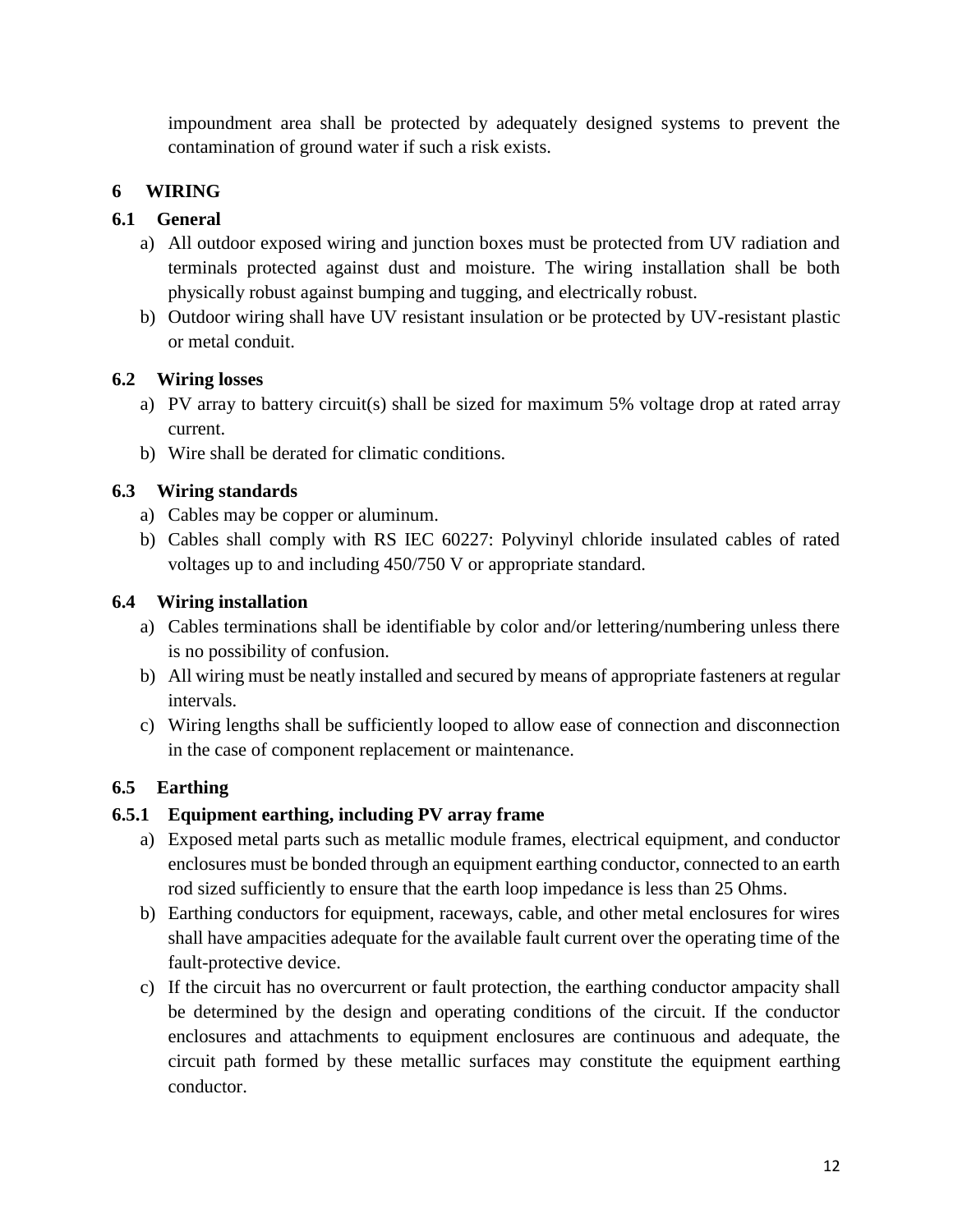d) Earthing conductor wires shall be connected via a suitable lug, terminal, or device that is not disturbed in the course of normal operation, inspection, or maintenance.

## **6.5.2 AC conductor earthing**

- a) System electrical earthing shall only occur on the AC side of a system, where the AC neutral conductor is connected to the consumer earth conductor, at a single location at the generation facility site.
- b) The site of the neutral/earth bonding shall be clearly labelled and indicated on the installations' single line diagram.
- c) Alternating current conductors shall be earthed in accordance with Main Grid standards*.*

## **6.5.3 DC conductor earthing**

DC systems, or the DC portion of mini-grids with AC may remain unearthed.

## **6.6 Lightning protection**

Mini-grids in lightning-prone areas shall be protected against lightning through the installation of a surge protection device that can provide protection for least 100 kA surge current (8/20 µs). If the mini-grid has both an AC and DC sides, each side shall be protected with a separate surge protection device.

## **7 DISTRIBUTION LINE**

- a) MV lines and LV lines that the developer intends to possibly interconnect at a later time with the national grid shall be built in accordance with Main Grid standards and Rwanda Grid Code.
- b) LV lines that are not built with the intention of being eligible for interconnection with the national grid shall meet the following basic safety and performance requirements:
	- i) The maximum permitted voltage fluctuation at the customer supply point shall not be more than +10% and -10% of nominal voltage with the calculated saturation load.
	- ii) Poles supporting wires must be either rot resistant wood, concrete or metal. Live trees shall not be permitted.
	- iii) The minimum distance of service cable to the ground shall not be lower than 3 meters on normal terrain and 6 meters crossing a road.
	- iv) Service connections must be attached to the house's roof structure or walls by means of a suitable tension clamp that provides strain relief in the event that the wire is pulled.
	- v) Service connections shall include a drip loop that prevents water from dripping onto the meter.
	- vi) Overhead conductors shall feature suitable insulation rated to withstand UV degradation and contact with water.
	- vii)All network wiring including service connections shall be built in such a way that protects against accidental contact with energized conductors.
	- viii) Each LV feeder shall be protected with a circuit breaker rated for protection of the LV cable.